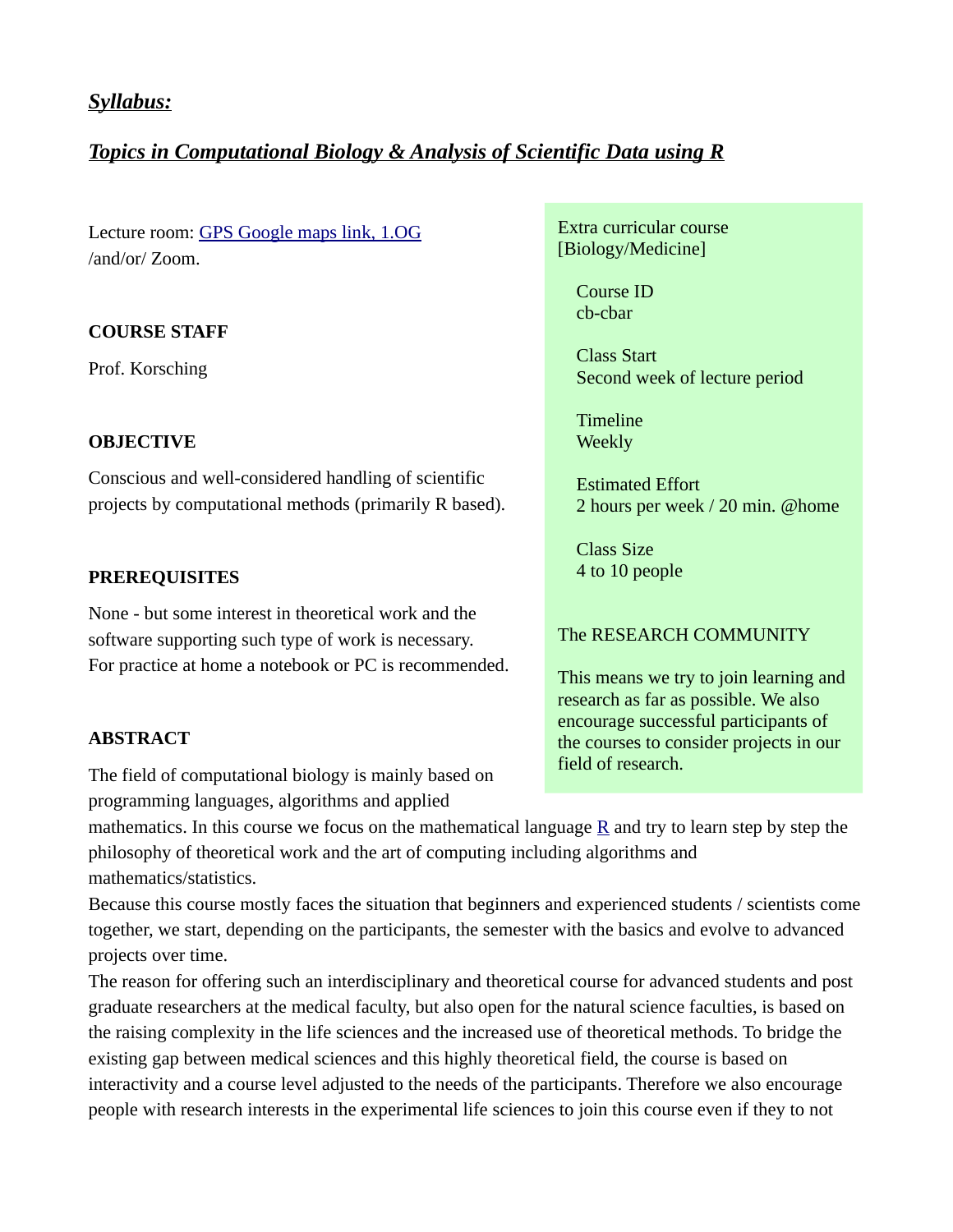expect to work on this field, to improve their insight into the methods and philosophy of bioinformatics / systems biology.

The audience is also encouraged to make their own proposals.

As per request we might extend to other processing languages too.

### **Concept of the course**

The course is designed for beginners and advanced users. Therefore the course starts with an introduction in a mixed course situation.

**CAVE:** The course is **not** a programmers only workshop The following list is an overview on topics - concrete decisions are bound to the skills, proposals and the level of the participants

- Administrative details in the first double period
- Definition of computational biology / bioinformatics / tools / software etc.
- Review of all involved scientific and technical fields
- Purpose of the field
- Future prospective of the field
- Strategies and concepts in computational biology
- How to join theoretical concepts, measurement data and experimental methods
- Hands on example projects / ideas of the audience
- Starting with an example: the general purpose mathematics platform R
- The concepts behind this platform
- Some general notes on so called 'programming languages'
- The 'mathematical language' of R
- What is the gain to use R? What is R not for?
- How to find resources?
- R basics how to work?
	- notation, syntax, variables & data structures control structures decision structures functions / modules / object orientated paradigms R environments R session file, R data files the universe of packages and solutions R repositories linking to other languages / programs / computers get an overview on the many graphics packages 2D and 3D graphics